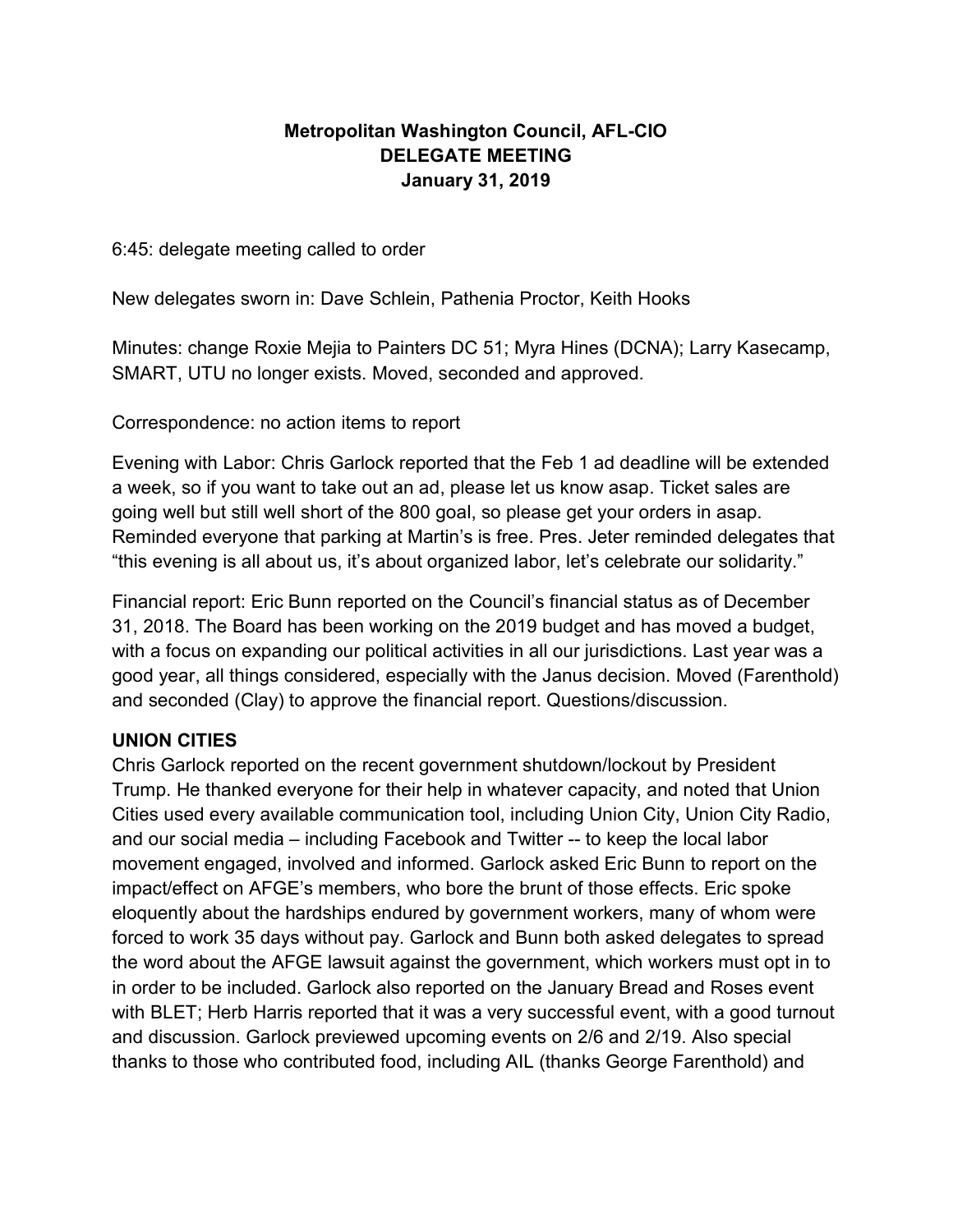ATU 689's Roland Jeter, who helped deliver all the food to a local foodbank. Discussion ensued about what to do in case there's another shutdown. Approved unanimously.

# BOARD ELECTION

Pres. Jeter noted that the election committee was not appointed in December, as mandated by the Council's constitution, so permission was requested – and received – by the AFL-CIO to move the election to March (rather than February, as per the constitution); nominations will be at the February meeting and the election at the March meeting. President Jeter reported that she had recommended to the Board that the following election committee be appointed: Ann Hoffman (Chair), Benjamin Pryor, Michael Spiller, David Fernandez-Barrial, Faye Lawson. The Board approved the recommendation and it was moved (Harris), and seconded (Farenthold) to approve the election committee as appointed; approved unanimously. Pres. Jeter said that the committee will be notifying all affiliates about the election, as well as about their delegates – how many they're entitled to, how many (and who) they have designated.

Shutdown next steps: President Jeter reiterated that while it's to be hoped that there will not be another shutdown, the Metro Council is prepared to support its affiliates and the local and national labor movement in the event that it does happen. Extensive discussion on the shutdown/lockout ensued. Among the concerns is that contract workers won't get any back pay, although there is movement on Capitol Hill on legislation on this issue.

# COMMUNITY SERVICES AGENCY

Sonte DuCote reviewed CSA's mission for new delegates. She reported that CSA had been very busy supporting locals affected most by the recent shutdown, and unfortunately many area workers continue to be impacted, so those efforts continue. Over \$10,000 in contributions came in, as well as pledge of \$10,000 from United Way. Resources are available online on CSA's website.

Last Sunday's bowling tournament had great participation, almost 200 bowlers in the morning, over 125 in the afternoon. Lots of locals participated again this year, thanks to everyone who came out!

Building Futures Program: new cohort underway. Eric Bunn thanked Sonte and AFGE for all the help during the shutdown; noted that the community really came together during this crisis, everyone from the DC government to WMATA, even MD Governor Hogan. David Richardson reminded everyone that the 50/50 raffle benefits CSA.

## COPE

David Dzidzienyo noted that the DC City Council had stepped up to help out during the shutdown.

There were 400,000 unregistered union members as of last year; we're about to ramp up our outreach efforts to register union members, including adding voter registration